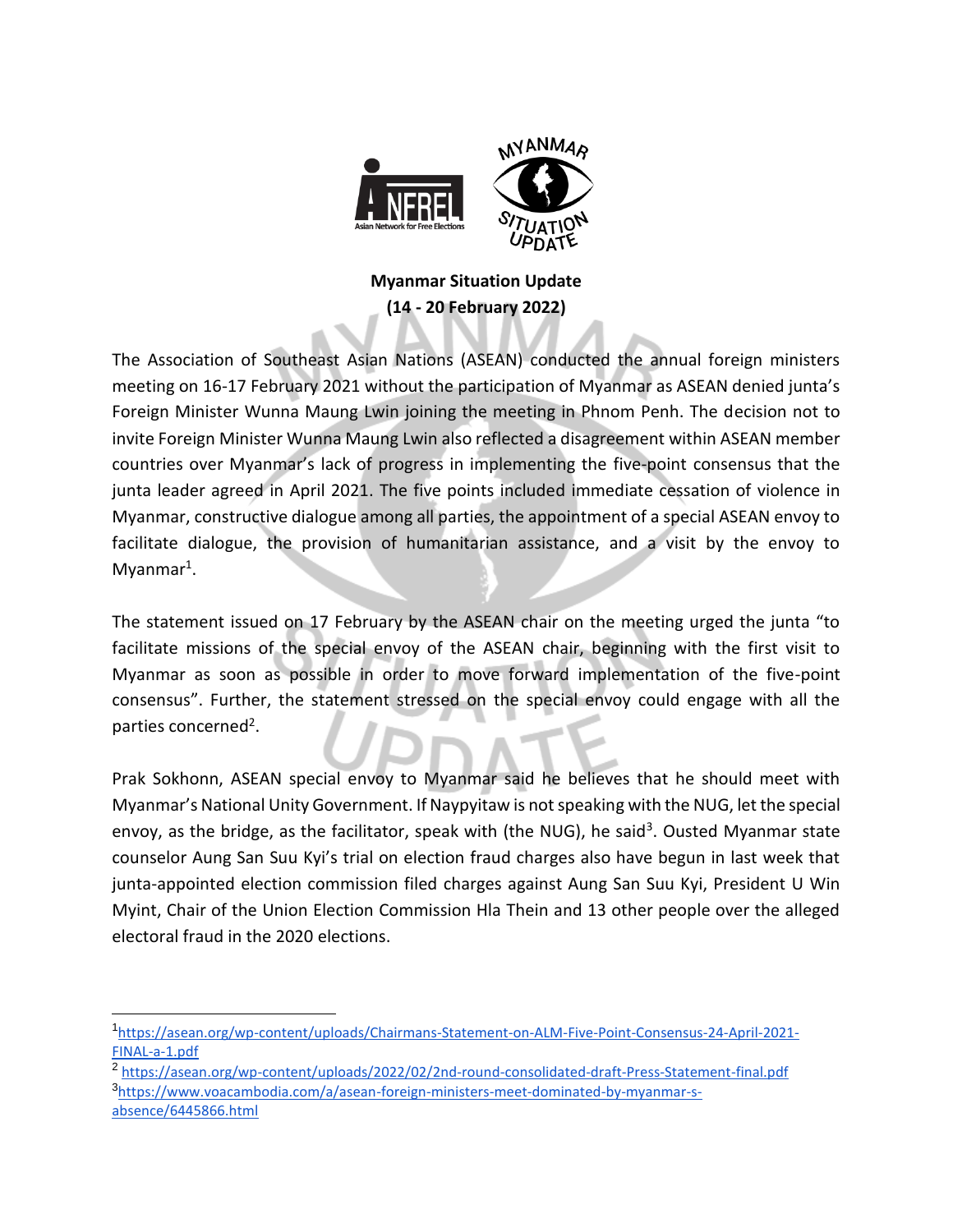Teodoro Locsin Jr., Secretary of Foreign Affairs of Philippines said in the ASEAN Forein ministers meeting that the Philippines would not accept Myanmar's accession to the Regional Comprehensive Economic Partnership (RCEP), the world's largest free-trade pact with 15 include 10 ASEAN members, along with China, Japan, Australia, New Zealand and South Korea. New Zealand also opposed the entry of Myanmar citing the deadly violence and democratic setback in the country since the military coup<sup>4</sup>.

The junta-appointed Union Election Commission (UEC) led by former major general, Thein Soe who led the controversial 2010 Myanmar General Elections under the previous military regime has published a report titled "Findings of the Investigation into Electoral Fraud and Irregularities in the 2020 General Election." Irrawaddy reported that the junta distributed copies of the report to Buddhist monasteries in early 2022 and the report attempts to justify the junta's allegations of voting irregularities in the 2020 general election, citing figures, charts and photos<sup>5</sup>. Junta appointed UEC has continuously failed to provide evidence for the over 11 million instances of fraud in voter registration.

Free Expression Myanmar has questioned the legality of the sale of Telenor Myanmar under Norwegian law as the major shareholder, Shwe Byain Phyu Group (SBP) in the company that formed with Lebanese M1 Group for Telenor's acquisition has reportedly worked in partnership with at least one military-controlled company already sanctioned by Norway and the EU<sup>6</sup>. In July 2021, Teleonor announced that they will sell the Myanmar unit to the M1 Group. The new information shows the M1 will only own 20%<sup>7</sup>.

Norway's industry minister said last week The Norwegian government would not be able to prevent a transfer of customer data from Telenor's Myanmar unit to the Myanmar junta. Rights groups and Myanmar civil society have been urging Telenor not to sell its Myanmar unit as it will risk data of 18 million subscribers in the country.

The Japanese beverage maker Kirin Holdings reaffirmed that the company will withdraw from its business in Myanmar and terminate its joint venture with a military-linked Myanmar Economic Holdings Public Company Limited (MEHPCL). Referring to the Krin exit, junta said "the withdrawal of beer business is easy to substitute"<sup>8</sup>.

<sup>4</sup> [https://apnews.com/article/business-asia-new-zealand-myanmar-global-trade](https://apnews.com/article/business-asia-new-zealand-myanmar-global-trade-b54b9f97ddeb4287762ea2797e44de8d)[b54b9f97ddeb4287762ea2797e44de8d](https://apnews.com/article/business-asia-new-zealand-myanmar-global-trade-b54b9f97ddeb4287762ea2797e44de8d)

<sup>5</sup> [https://www.irrawaddy.com/opinion/guest-column/myanmar-junta-appointed-uecs-report-on-2020-election](https://www.irrawaddy.com/opinion/guest-column/myanmar-junta-appointed-uecs-report-on-2020-election-ignores-history-facts-and-the-law.html)[ignores-history-facts-and-the-law.html](https://www.irrawaddy.com/opinion/guest-column/myanmar-junta-appointed-uecs-report-on-2020-election-ignores-history-facts-and-the-law.html)

<sup>6</sup> <https://mailchi.mp/783a7208f00d/telenor-sale-potentially-illegal-under-norwegian-law?e=2627530fcc>

<sup>7</sup> [https://www.reuters.com/article/myanmar-telenor-idUSL1N2UJ1GM?](https://www.reuters.com/article/myanmar-telenor-idUSL1N2UJ1GM)

<sup>8</sup> [https://japantoday.com/category/business/myanmar-junta-says-'easy-to-substitute'-japan's-kirin-after-exit](https://japantoday.com/category/business/myanmar-junta-says-)